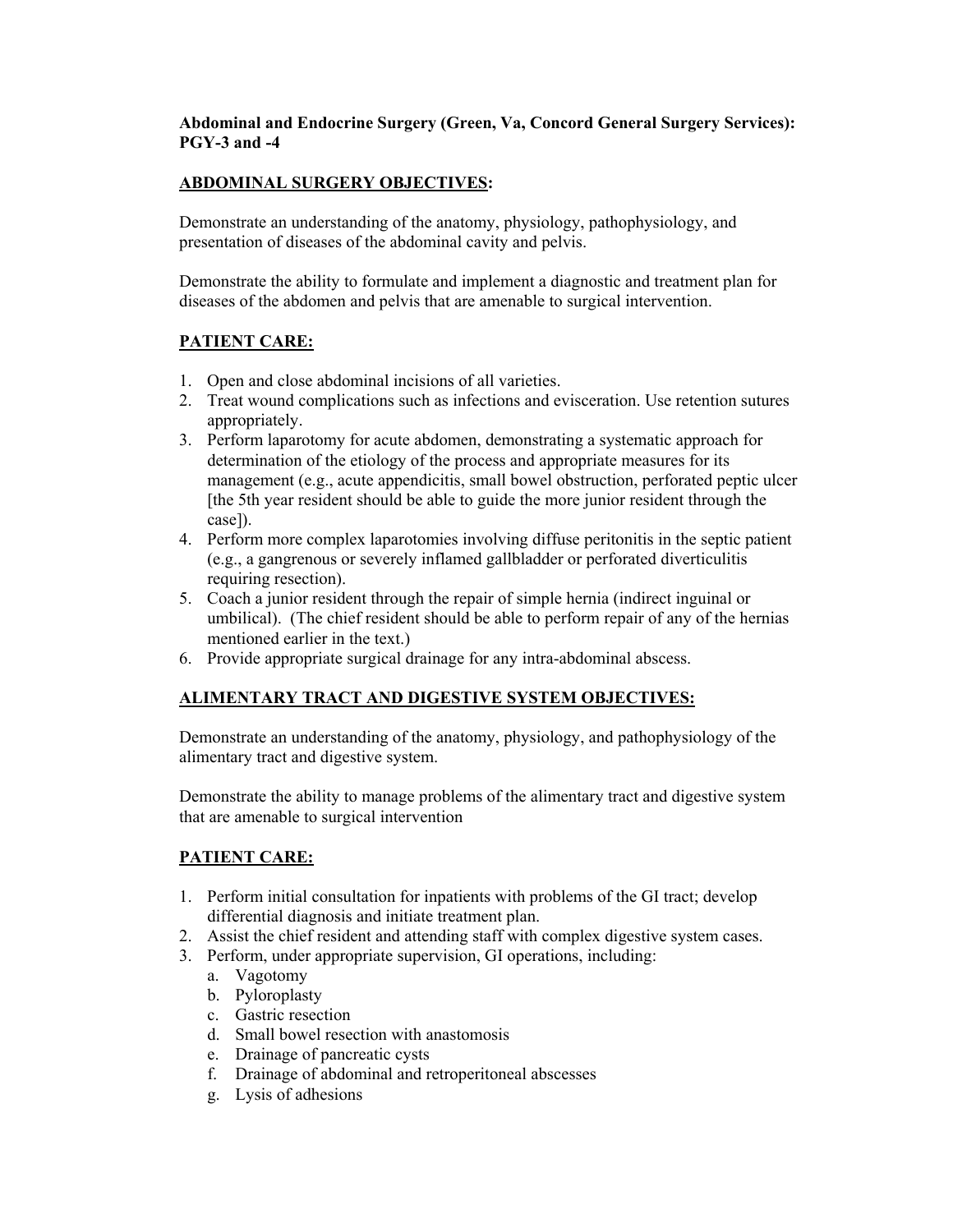- h. Repair of enterotomies
- i. Colon resection
- j. Creation of ostomies
- 4. Develop diagnostic and therapeutic endoscopy skills such as:
	- a. Diagnostic esophagogastroduodenoscopy
	- b. Endoscopic control of GI bleeding
	- c. Percutaneous endoscopic gastroscopy
	- d. Dilation of intestinal strictures
	- e. Assist with endoscopic retrograde cholangiopancreatography (ERCP)
	- f. Diagnostic colonoscopy
	- g. Polypectomy
- 5. Select and interpret appropriate pre- and post- operative diagnostic studies.
- 6. Assist junior residents in the diagnosis, surgical management, and follow-up care of patients with diseases of the alimentary tract and digestive system.
- 7. Coordinate intervention of multiple specialties that may be involved in management of complex GI problems such as:
	- a. Varicele hemorrhage
	- b. Biliary obstruction
	- c. Chronic varices
	- d. Inflammatory bowel disease
	- e. Chronic abdominal pain
	- f. Chronic constipation
	- g. Localized and advanced malignancies
- 8. Perform appropriate reoperative laparotomy for a variety of gastrointestinal problems.
- 9. Supervise postoperative care of GI and digestive tract surgical patients.

# **LIVER, BILIARY TRACT AND PANCREAS OBJECTIVES:**

Demonstrate knowledge of the anatomy, physiology, and pathophysiology of the liver, biliary tract, and pancreas.

Demonstrate the ability to manage disease and injury of the liver, biliary tract, and pancreas amenable to surgical intervention.

# **PATIENT CARE:**

Liver and Biliary Tract

- 1. Perform detailed evaluation of patients with liver and biliary disease and plan appropriate management and operative approach.
- 2. Perform, under supervision, increasingly complex hepatobiliary surgery:
	- a. Laparoscopic cholecystectomy with cholangiography
		- b. Common bile duct exploration with choledochoscopy
	- c. Biliary drainage procedures, such as:
		- (1) Choledochoduodenostomy
		- (2) Roux-en-Y and loop choledochojejunostomy
		- (3) Cholecystojejunostomy
		- (4) Sphincteroplasty
	- d. Drainage of liver abscess
	- e. Peritoneovenous shunts
	- f. Complicated cholecystectomy--acute, gangrenous